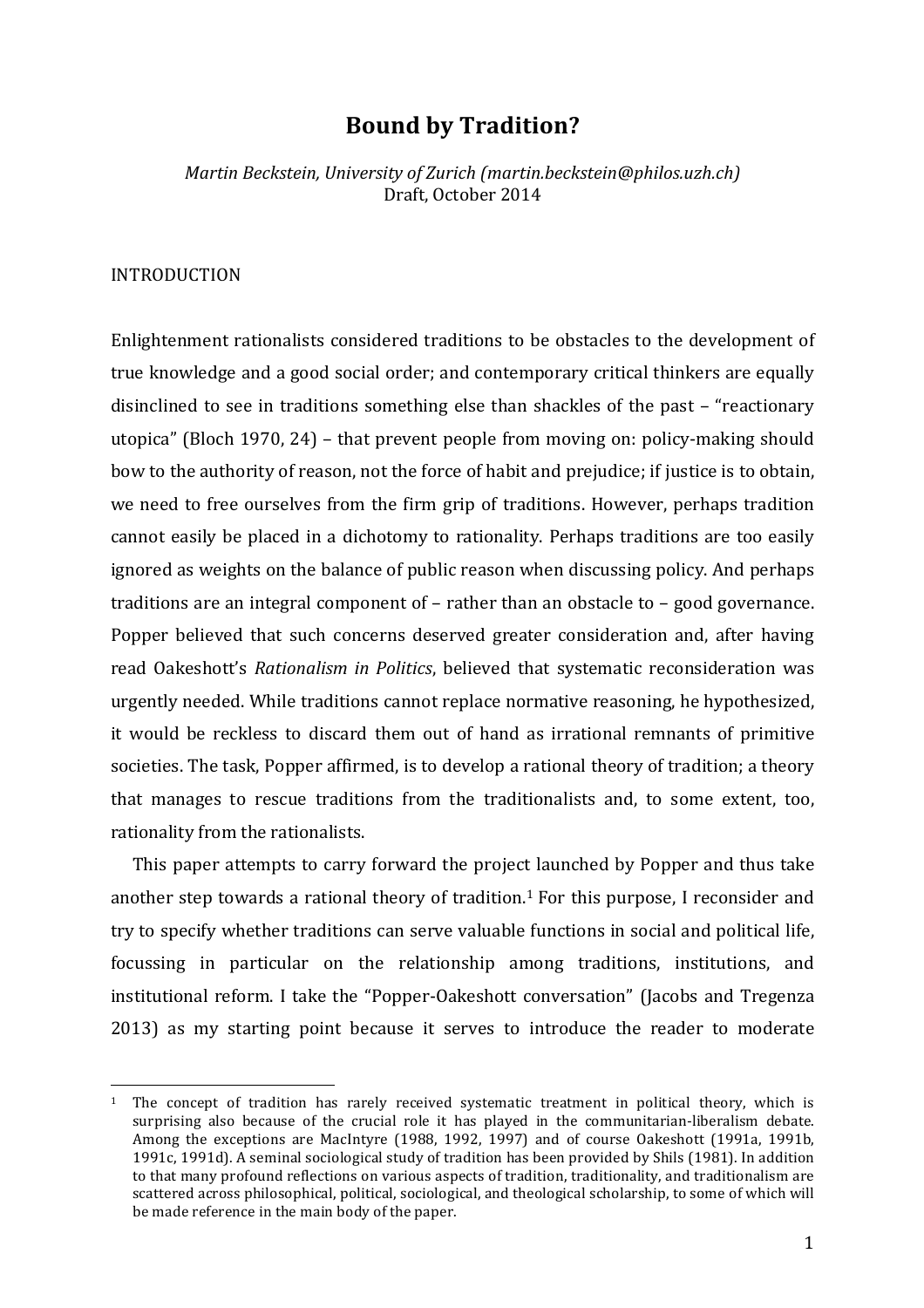conservative and moderate critical views of tradition (Section 1). The review of this conversation reveals besides substantial differences concerning the understanding of tradition and rationality that Popper and Oakeshott agreed in three important regards: firstly, the functions of traditions justify a status-quo bias in, and piece-meal approach to, policy-making; secondly, rational assessment is a necessary and reasonable strategy to select among the many particular traditions and improve them; and finally, that criticism, argument, and pluralism is either absent from traditions or attenuates their social and political functions. My thesis is that Popper and Oakeshott are wrong in this third respect. To corroborate this thesis, I provide analyse the procedural dimension of traditions in some detail and propose to adopt a causal-similarity model of tradition that offers room for synchronically and diachronically heterogeneous practices (Section 2). It is finally argued that traditions  $\text{may}$  – due to their capacity to generate synchronically and diachronically heterogeneous practices – serve as a decentralized information system that fosters institutional modernization (Section 3). In the final remarks, I set forth the idea of rationalist anti-traditions (Section 4).

#### 1 THE POPPER-OAKESHOTT CONVERSATION

In 1948 Popper delivered a lecture in which he expressed his concern that the "problem" of tradition" had not been solved yet (Popper, 1972a). Rationalists, he said, rarely bothered to criticize Burke's analysis of "the importance of the irrational power we call 'tradition'" and lacked arguments to ward off Oakeshott's (1991a), particularly powerful "traditionalist" attack on rationalism. Let alone the question of whether the dismissive view of traditions could ultimately be justified, rationalists so far kept up with a selfrefuting "traditional attitud[e] towards the problem of tradition" (Popper 1972a, 120-1).

Rationality, Popper argues, is the vehicle for social progress. As such, it is not selfsufficient. The exercise of rationality needs things to operate on in order to operate, and these things in the social realm are traditions. Traditions, he defines at this point, are social habits of thought and behaviour. As they will often not be adequate or just, it is an important function of rationality to scrutinize and criticize them. But regardless of whether they are particularly adequate or good, they bring predictability and order to an otherwise chaotic world, thus enabling for individual and collective rational action: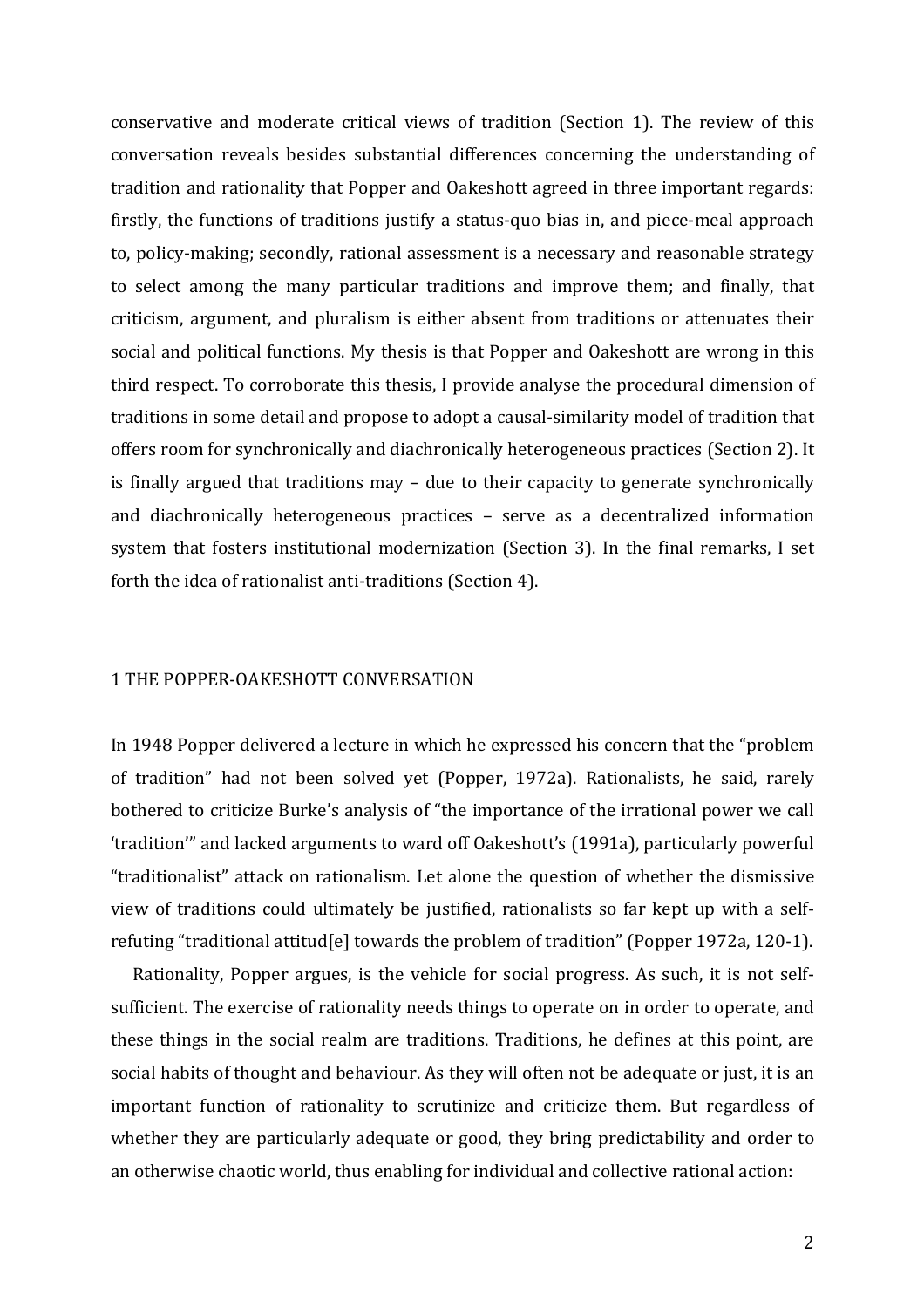We should be anxious, terrified, and frustrated, and we could not live in the social world, did it not contain a considerable amount of order, a great number of regularities to which we can adjust ourselves. The mere existence of these regularities is perhaps more important than their peculiar merits or demerits. They are needed as regularities, and therefore handed on as traditions. (Popper 1972a, 130)

Traditions are the inherited cognitive and behavioural infrastructure of societies. Without the vehicle of rationality we could not move on, but without using the inherited infrastructure, we would not get very far. While critical scrutiny may result in the rejection of particular traditions, it may also lead to their acceptance. For progress to be possible some social habits of thought and behaviour must be critically accepted, and for progress to occur it is also necessary to accept some of them uncritically. Otherwise, everybody would "start where Adam started", as Popper (1972b, 122, cf. Popper 1972a, 129) later put it succinctly, and "would not get further than Adam did". Traditions are valuable, in this regard, because they equip us with tacit knowledge and habitual practices without us having to become active and waste scarce resources to invent all of them ourselves  $-$  not least the tradition of rationalism, the habit of questioning traditions. 2

Rationality is neither the enemy of nor a substitute for traditions; it is primarily a tool to make good selections among the various particular traditions that have or had brought order to social life at different times in different places of the world.<sup>3</sup> The employment of rationality might also lead occasionally to the invention of a new

<sup>&</sup>lt;sup>2</sup> According to Popper, rationalism ("the scientific tradition") originated and was soon abandoned again in Ancient Greece and had, luckily, been restored in some parts of the continental and English world. But it was far from being save from being abandoned again in these regions, as Nazi Germany had proven, and immensely difficult to transplant to regions unfamiliar with it, as Popper believed to have experienced in New Zealand. Here, great efforts were made to "convince people of the need for such a tradition, but that does not mean that the tradition will take root and flourish (Popper 1972a, 121). Kant's pedagogical writings include similar reflections: the members of new generations can only succeed in becoming autonomous moral agents and cultivating the project of the enlightenment if they are first familiarized with the terms of law and duty by means of prescriptions and habituation through examples (Kant 1987, 445; cf. Dittmann 2004, 38-54).

Popper's theory of tradition displays many analogies to his theory of science, as the following quotations indicate: "The so-called freeing [from the bonds of traditions] is really only a change from one tradition to another"; "that what we call 'science' is differentiated from the older myths not by being something distinct from a myth, but by being accompanied by a second order tradition – that of critically discussing the myth"; or "we should always remain conscious of the fact that all social criticism, and all social betterment, must refer to a framework of social traditions, of which some are criticized with the help of others, just as all progress in science must proceed within a framework of scientific theories, some of which are criticized in the light of others" (Popper 1972a, 122, 127, 132). Such statements lend considerable credence to the view that Popper continued the tradition of enlightenment eclecticism rather than enlightenment rationalism (Holzhey 1983, 28).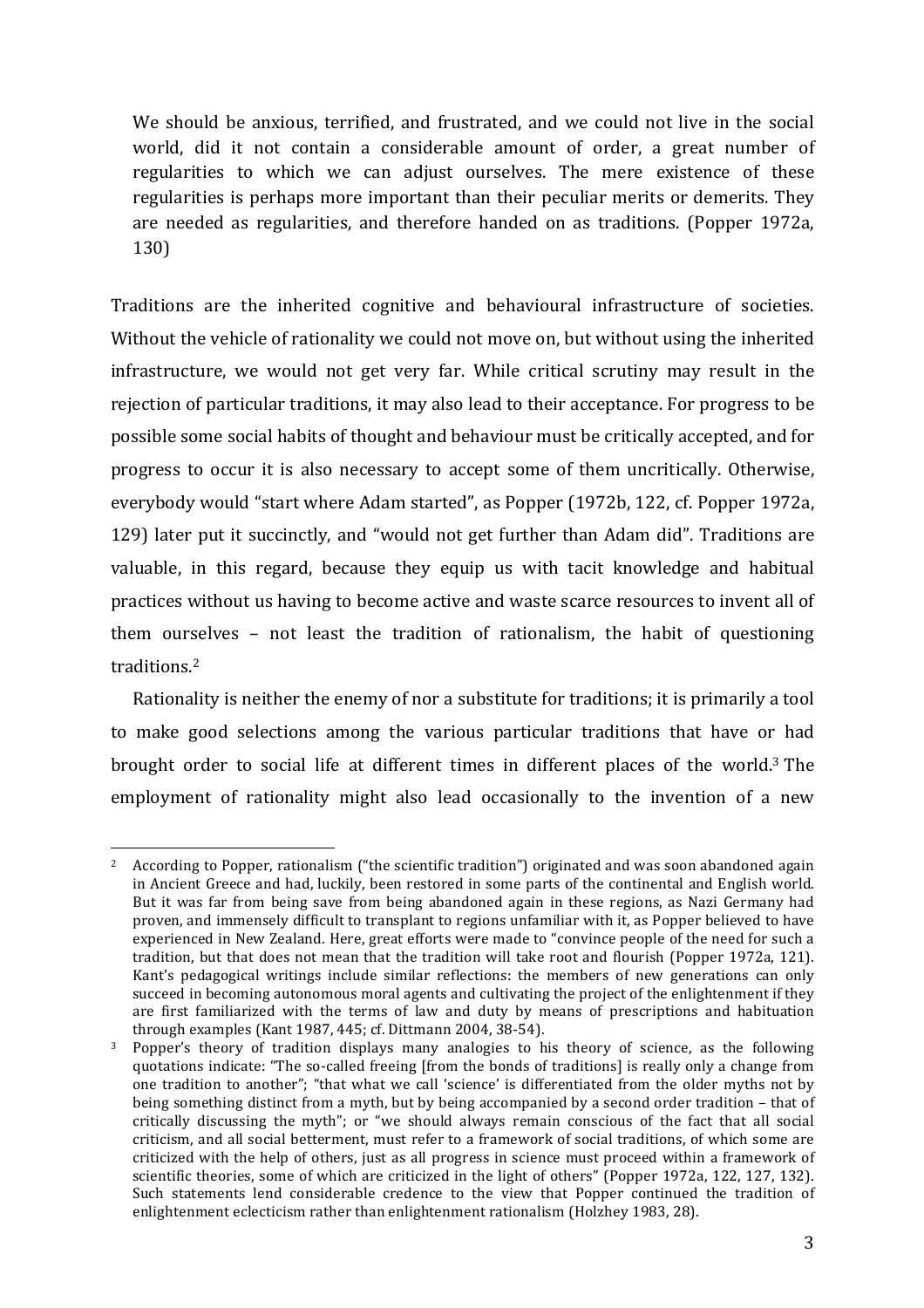tradition – even though much more often traditions come to existence as unintended byproducts of rational action – but much more important is that rationality may help us to improve those traditions which the members of a society have already internalized. Insofar as traditions have been internalized, people have made experiences with them and are familiar with their particular demerits: "we at least know where the shoe pinches." Policy-makers can make targeted amendments to solve the problems. Would they instead follow Voltaire's advice, and replace the existing elements of order with new ones invented from scratch, "it will be quite a time before we find out what is wrong with  $[them]''$  (Popper, 1972a, 131).

With these remarks, Popper had good reason to believe that he was on a good way to rescue rationality from certain rationalists. He had given explanations about why traditions are important for social life and justified a status quo bias ("the mere existence of these regularities is perhaps more important than their peculiar merits or demerits"); he had made a case for piece-meal reform and debunked the socialengineering attitude of systematically rejecting traditions in order to make space for the products of autonomous reasoning. He apparently also believed to be on a good way to rescue traditions from the traditionalists by not abandoning rationality and normative principles as independent criteria to select and correct traditions. But he had done rather little to address or even identify Oakeshott's stance on the subject matter. While Popper plausibly differentiated between a "wrong", namely "anti-traditionalist" and "dogmatic" rationalism from his own "non-dogmatic" one, he did not sufficiently consider whether Oakeshott's position actually is "Burkean", "anti-rationalist", and "traditionalist" rather than fitting into a forth, perhaps "non-dogmatic traditionalist", camp (Popper 1972a, 121).

Oakeshott, after all, advocated a piece-meal approach to policy-making instead of status quoism on the one hand or blue-print planning on the other hand, and portrayed rationality as "the critic of political habit" (Oakeshott 1991a, 27; see also Jacobs and Tregenza 2013, 8). Oakeshott's real attack on rationalism in politics revolved around two questions that Popper did not, or not directly, address: firstly, whether traditions should be habitually questioned, and secondly, which independent (rational) criteria are plausible candidates for the job of assessing, accepting, rejecting, selecting, or amending traditions.

Concerning the first question, Popper argued that the exercise of rationality, even though it cannot free us from tradition, still manages to free us from the taboos of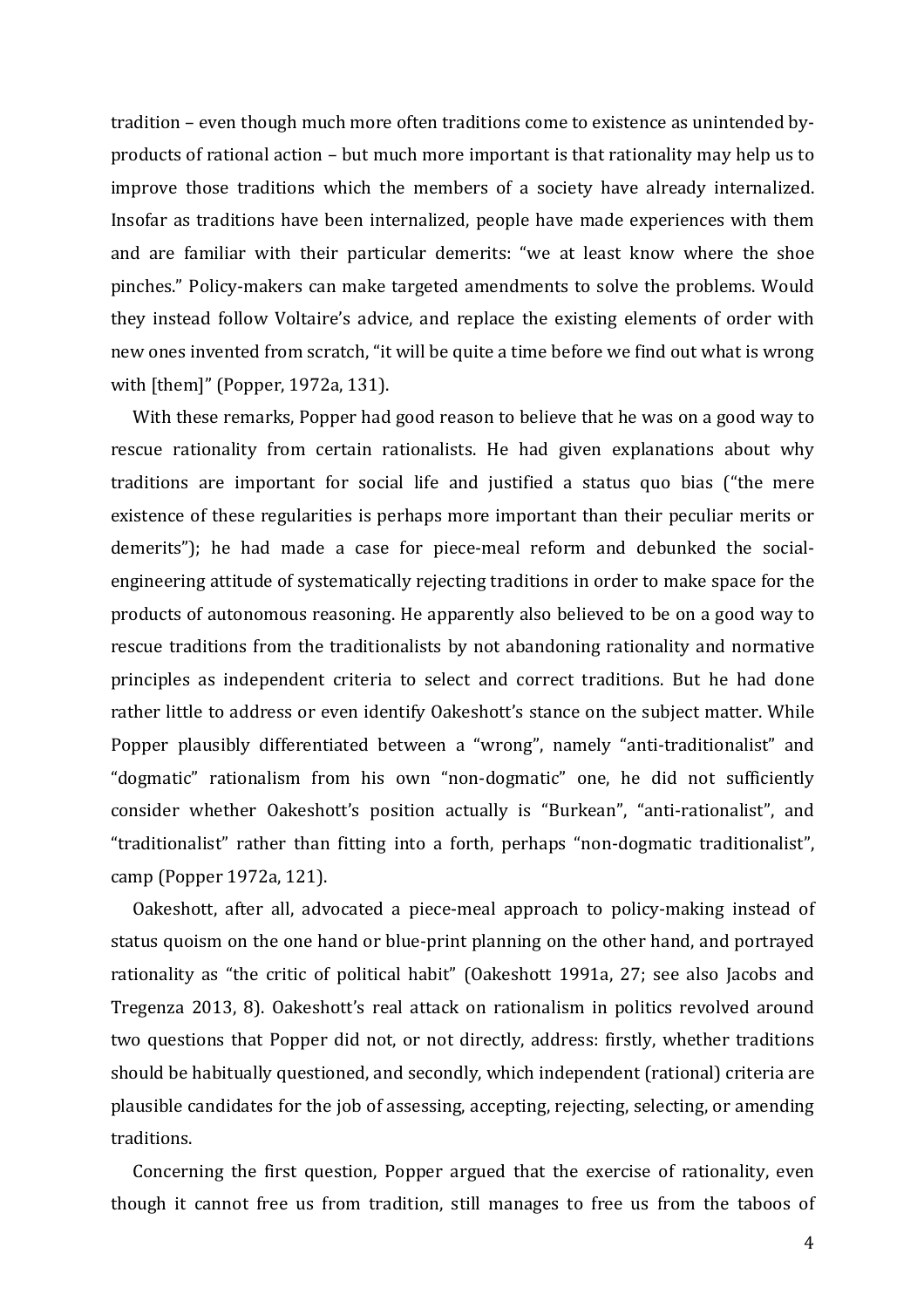tradition. Rationalists will never feel obliged to submit blindly to a tradition and instead be always ready to scrutinize it. The taboo of tradition, the implicit or explicit discouragement to question habits of thought and behaviour, had in fact played a crucial role for "traditionalists". Early critics of enlightenment rationalism had after all frequently metaphysical truths (e.g. divine revelation) in mind when they spoke about traditions. In Roman Catholic theology, for instance, it was commonly held that certain elements of the Christian doctrine were not included in the Bible but orally handed down from Jesus to his disciples (Kampling 1991, 174-8). Doubting them was a manifestation of apostasy. Questioning "natural" social traditions (in particular the hierarchical estates of the realm) – Bonald inferred – analogically amounted to political atheism (Spaemann 1998, 151; cf. Dittmann  $2004$ ,  $24$ ,  $29$ ).<sup>4</sup> At least besides (religious-) "orthodox" accounts, however, already classical conservatives had provided secular and non-metaphysical arguments to justify the taboo of tradition. Burke, De Maistre, Choate and other conservatives pointed to the positive veiling functions of traditions and religiosity to maintain individual morality and social cohesion (cf. Muller 1997, 21-2). And it was rather these "historical utilitarian", not the "orthodox" considerations for which Oakeshott had sympathy: "The constant analysis of behaviour tends to undermine, not only prejudice in moral habit, but moral habit itself, and moral reflection may come to inhibit moral sensibility" (Oakeshott 1991d, 475). The conservative "veil of ignorance" is far from unproblematic, though Popper did not take issue with it.

Concerning the right kind of independent (rational) criteria to assess, accept, reject, select, or amend traditions Popper made, in the first instance, an open concession to Oakeshott's modest epistemology (pace Jacobs and Tregenza 2013, 12). The rational assessment of a tradition, he admits, faces many obstacles given that the plethora of traditional and legal arrangements of a society form an intricate web of functionally interdependent social regulations: "the world in which we live is extremely complex, I should be tempted to say that it is infinitely complex" (Popper 1972a, 129). The identification of the precise content and functions of even one single tradition might therefore be impossible; yet there is no better way than trying to do our best in understanding their functions, merits, and demerits. Fallibilism, rather than scepticism,

<sup>&</sup>lt;sup>4</sup> To be noted is that Bonald's critique of enlightenment rationalism and in particular Descartes' project of radical doubt was not unsophisticated in that he stressed the impossibility to transcend the strictures of language (cf. Spaemann 1998, 44-5; see also Larmore 1990, 343-5).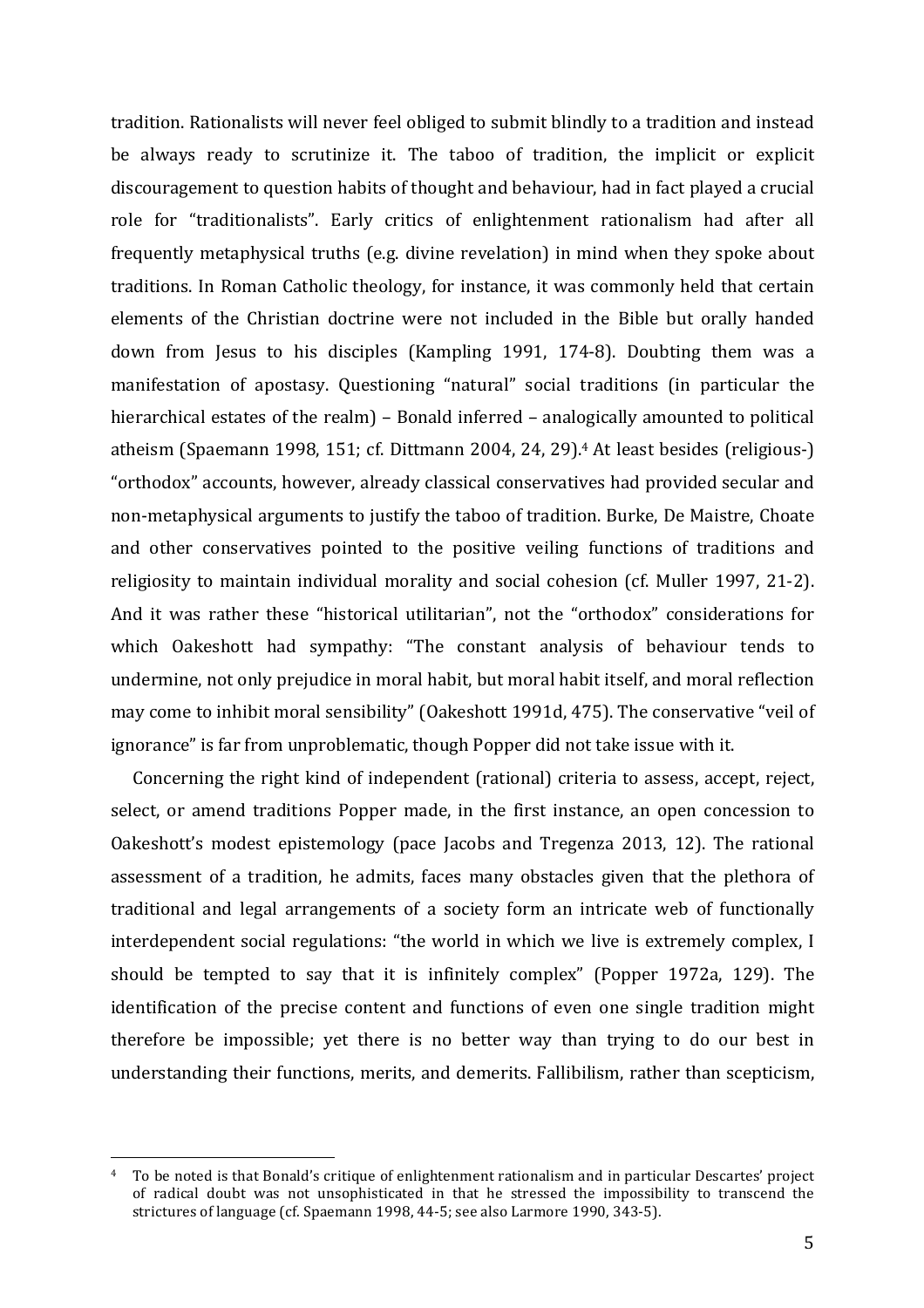is the consequence Popper draws. At the same time Popper slurred over Oakeshott's ontology of knowledge that constitutes the nub of *Rationalism in Politics*.

Traditions, Oakeshott had suggested, are epistemic structures that preserve knowledge in a complete manner, because real knowledge includes a practical dimension ("knowing-how"). It cannot be reduced, abridged, or restated in the propositional terms of the "technical" dimension of knowledge (knowing-that) without a remainder. There is a difference, so to say, between speaking a language and having understood the rules laid down in a grammar book. In contrast to books, traditions embody knowledge in customs and habits of behaviour and thus manage to preserve the practical dimension of knowledge along with the technical one (Oakeshott 1991a, 12-17; 1991b, 52-54; cf. Marsh 2012, 251; Jacobs and Tregenza 2013, 12).

Rationalists are not aware of the practical dimension of knowledge. They unselfconsciously reduce knowledge to technical knowledge, decontextualize political experiences and abridge them into doctrines of abstract principles to be universally applied and ends to be generally pursued (Oakeshott 1991b, 54-5). Advocates of the different ("ideological") doctrines aspire to bring the established arrangements of their society before the tribunal of pure reason, whereas in fact they only bring them before the tribunal of some abridged and decontextualized selection of political experiences. The right way to assess the established arrangements of a society, such as particular traditions, Oakeshott affirms, is a different one; namely, the pursuit of intimations:

This activity... spring neither from instant desires, nor from general principles, but from the existing traditions of behaviour themselves. And the form it takes, because it can take no other, is the amendment of existing arrangements by exploring and pursuing what is intimated in them. The arrangements which constitute a society..., whether they are customs of institutions or laws or diplomatic decisions, are at once coherent and incoherent: they compose a pattern and at the same time they intimate a sympathy for what does not fully appear. Political activity is the exploration of that sympathy; and consequently, relevant political reasoning will be the convincing exposure of a sympathy. (Oakeshott, 1991b, 56-7)

Some arrangements in a society, one could say with Wittgenstein  $(1969, 21 \text{ §}144)$ , "stand unshakeably fast and some are more or less liable to shift. What stands fast does so, not because it is intrinsically obvious or convincing; it is rather held fast by what lies around." An example Oakeshott gives for a convincing exposure of an incoherence in a society's arrangements is gender equality: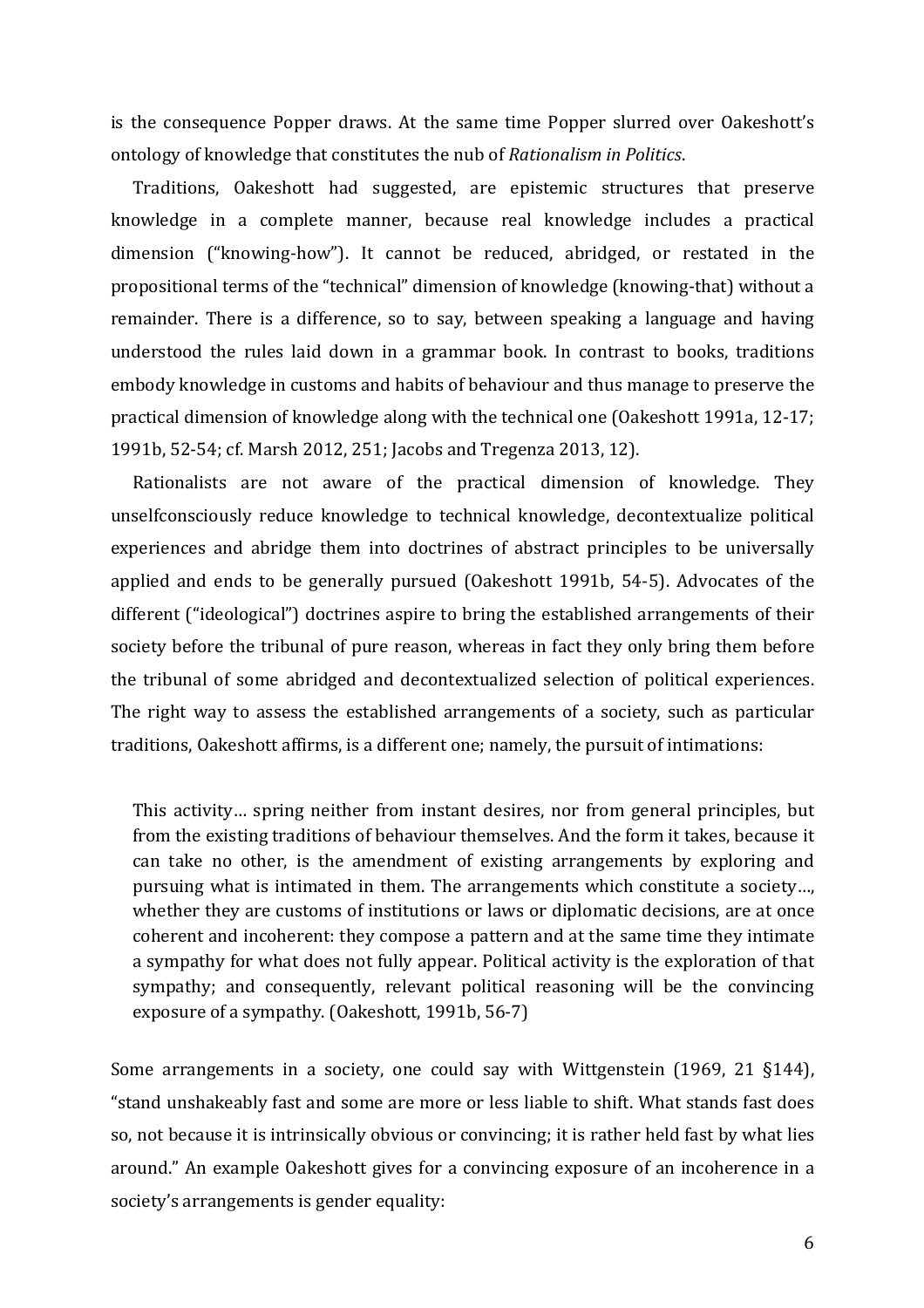...the only cogent reason to be advanced for the technical "enfranchisement" of women was that in all or most other important respects they had already been enfranchised. Arguments drawn from abstract natural right, from "justice," or from some general concept of feminine personality, must be regarded as either irrelevant, or as unfortunately disguised forms of the one valid argument; namely, that there was an incoherence in the arrangements of the society which pressed convincingly for remedy. (Oakeshott 1991b, 57)

A tradition, may therefore well be modified, and there will be frequent occasion for deliberation and disagreement about how it ought to be modified; the incoherence of a tradition with the other arrangements of the social order may occasionally indeed be so grave that it is necessary to break with it and look for a substitute either in the past (Oakeshott 1991c, 408) or in other societies (Oakeshott 1991b, 55). The relevant criterion, however, is in neither case its accordance with premeditated principles, but the tradition's coherence with the other arrangements of the social order.

In sum, the review of the Popper-Oakeshott conversation has shown, firstly, that both authors consider traditions to be indispensible for social life, even though for partly diverging reasons. Whereas Popper highlights the ordering function of traditions, Oakeshott sees their specific value in the capacity to disseminate the practical dimension of knowledge. In addition to that, they refer to and hint at other valuable functions, such as the creation of social cohesion, the endowment with routines that allow for coping with recurrent problems in an efficient way, or knowledge about the demerits of a society's arrangements. Because of such functions of traditions, both see no alternative to a piece-meal approach to politics. Secondly, it has become clear that Popper and Oakeshott agree that intellect should be employed to assess, accept, reject, select, or amend traditions, but substantially disagree about the precise independent criteria. Oakeshott, rather implausibly (Franco 2004, 96), becomes set on the idea that the only legitimate independent criterion is a tradition's coherence with the rest of life. Popper appears to be open to more than one criterion – perhaps also Oakeshott's  $coherence criterion - but leaves no doubt that there is ultimately no way around$ normative beliefs. Finally, it emerges out of Popper's and Oakeshott's respective explanations of how and why intellect must serve as the critic of traditions that criticism, argument, and disagreement is extrinsic to thriving traditions. Perhaps the question of the inner constitution of traditions was irrelevant to their general arguments; yet it might well, as I will argue, affect our understanding and evaluation of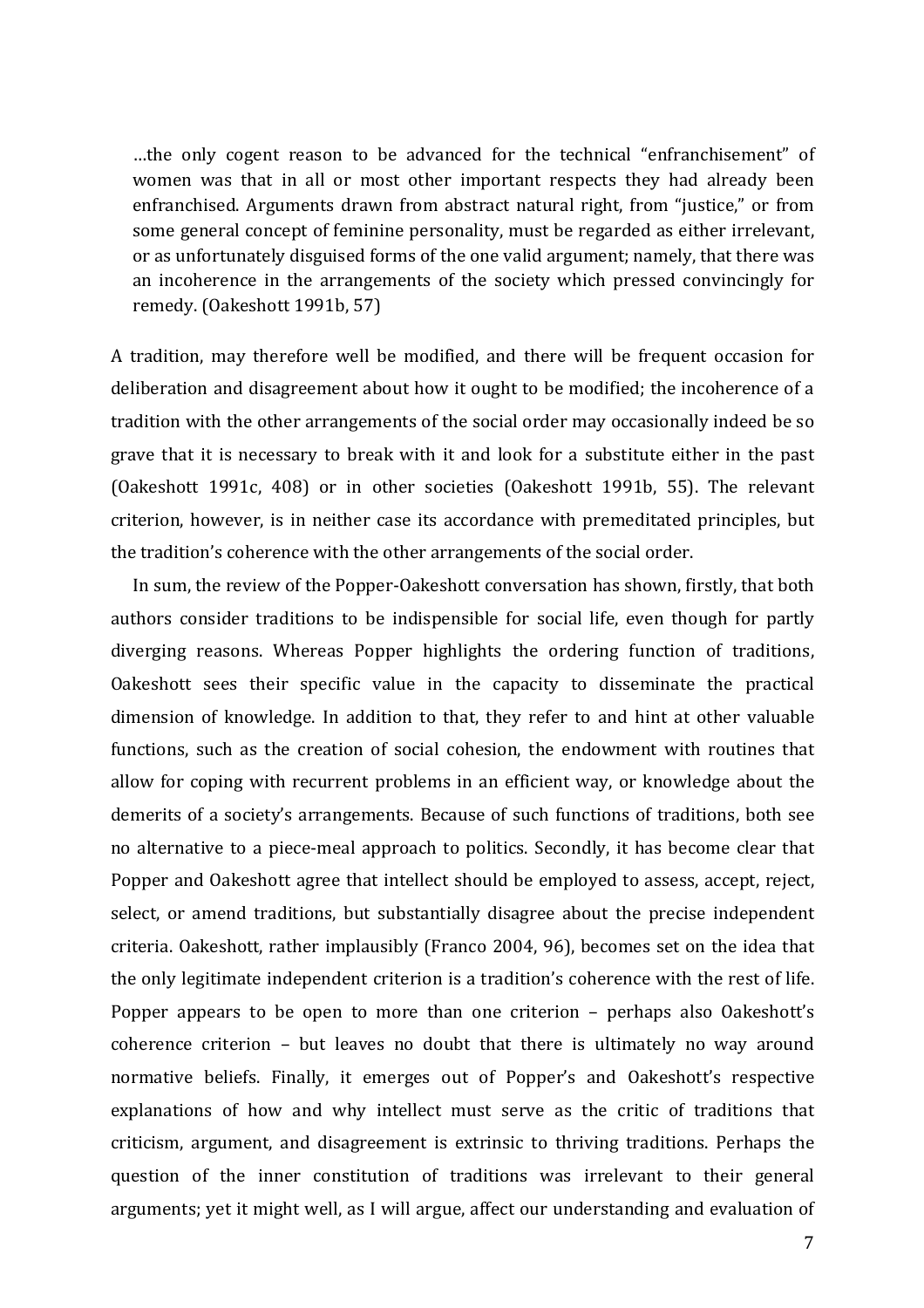the functions that traditions serve in social and political life. To prepare the ground for my argument, the next section analyses the concept of tradition in greater detail.<sup>5</sup>

### 2 THE CONCEPT OF TRADITION

Popper and Oakeshott employ the term "tradition" in various, by tendency undifferentiated, and only partly overlapping ways, denoting, for instance, all that what is handed down, certain things that are handed down, the action of handing down, the result of having obtained something, or the process by which something is handed down. A promising way to disambiguate these meanings and acquire a formal understanding of tradition consists in inquiring into the threefold valence of the verb "to hand down" (or "to pass on"): somebody hands something down to somebody else. A *tradition act*, I will accordingly understand, is a process by which something is handing down and a *tradition* is a series of tradition acts (cf. Dittmann 2004, 326). Let us consider a single tradition act in isolation to analyse the implications for the concept of tradition.

A tradition act requires that a *tradent* (T) passes on some *tradition material* (M) to a *recipient* (R). The tradition material can, in principle, be anything: a belief, doctrine, practice, institution, a material object such as the dress watch that is forwarded from generation to generation within a family, and even machines, monuments, or landscapes

 Oakeshott emphasizes on various occasions that "every tradition contains within itself a multiplicity of different, sometimes colliding, intimations" (Franco 2004, 94), which seems to contradict my diagnosis. And perhaps I should better say that my paper tries to conciliate Oakeshott's theory of politics as the pursuit of intimations and deliberation about coherence with Popper's project of developing a rational theory of tradition. Nevertheless, I am inclined to adhere to my diagnosis because Oakeshott operates with two different concepts of tradition: one relates to particular social habits of thought and behaviour as one kind of arrangement within a society, and the other to the cognitive horizon that a person cannot easily cross (Oakeshott seems to have in mind for instance the terms of debate set by a national political discourse; see also Jacobs and Tregenza 2013, 15), or even more generally, as the insurmountable traditionality of all human thinking. The activity of exploring intimations and increasing coherence is without any alternative for Oakeshott because of *tradition* as *cognitive horizon*. Yet the pursuit of intimation's subject of enquiry is the coherence of the various *particular traditions* with other arrangements of society such as "institutions or laws or diplomatic decisions" (Oakeshott 1991b, 56-7). Internal criticism, argument, and disagreement would accordingly be something that Oakeshott is concerned with only in regard to tradition as cognitive horizon, but not in regard to particular traditions. The same applies, I believe, to MacIntyre's  $(1997, 221-2, 1988, 360)$ critique of the unacknowledged traditionality of liberal political philosophy. To be added is that philosophical discussions of tradition frequently approach revolve around the hypothesis that all thinking is traditional, and accordingly are interested exclusively in traditions as macro-cultural units, horizons, life forms, languages, cultures, collective narratives, or rationalities (e.g. Gadamer 1976, 15; Wittgenstein 1969, §144; cf. Annas 1989; Dittmann 2004, 38, 140-1; Shils 1981, 7; Yadgar 2013).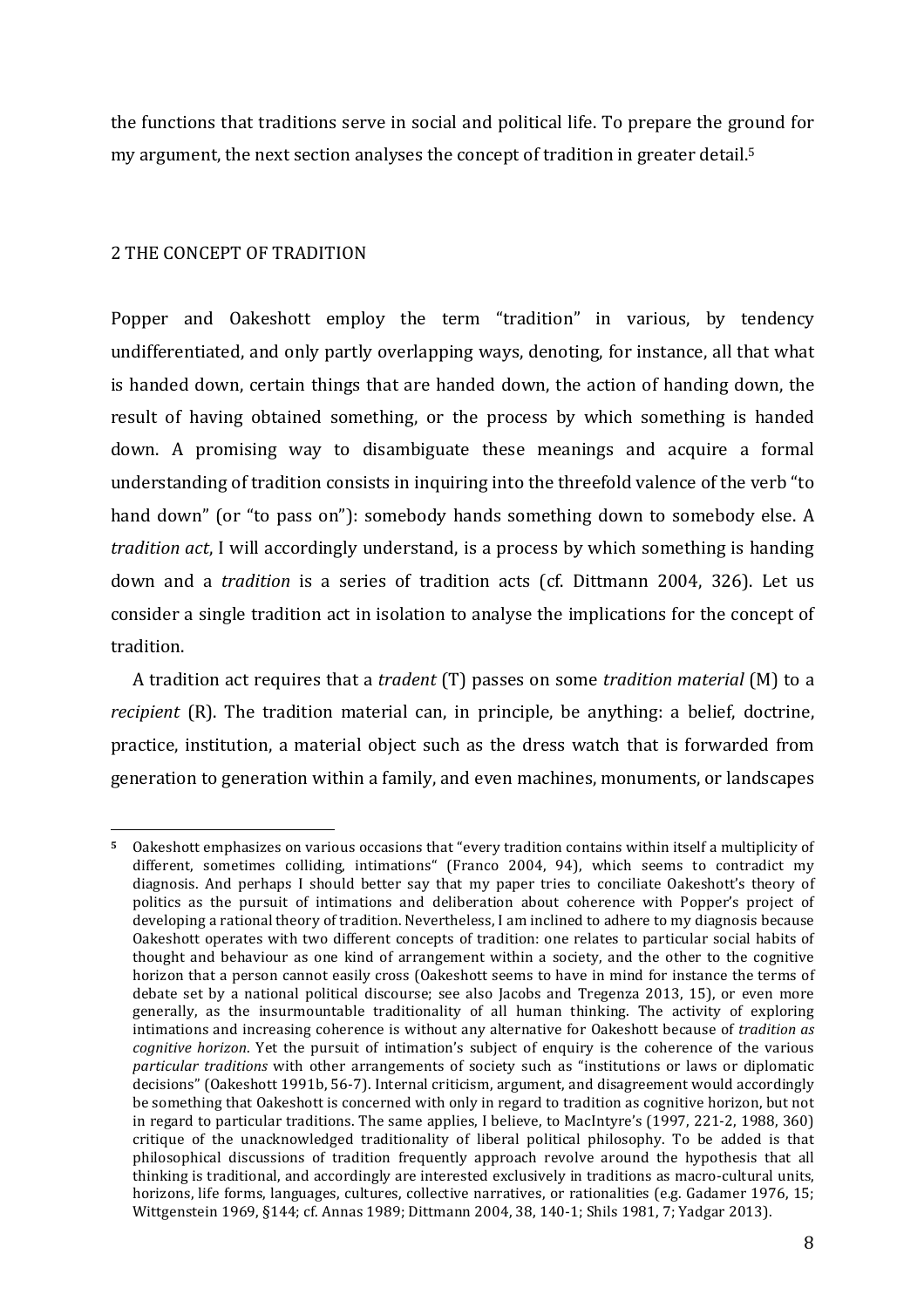(Shils 1981, 12). The decisive point is always that tradition materials present or imply "patterns or images of actions  $\ldots$  and the beliefs requiring, recommending, regulating, permitting, or prohibiting the re-enactment of those patterns" (Shils 1981, 12). One might therefore say that not the dress watch itself is the tradition material, but rather the custom of making such a transmission; that the transmission is made by the head of the family to the firstborn child, the ceremony accompanying the transmission, etc. (Dittmann 2004, 354; Shils 1981, 201). Following Shils, I include institutions in the list, and they can certainly become the material of a tradition, even though it has probably been historically much more common that tradition materials are transformed into institutions. Be it as it may, an institution  $-$  just like a tradition material  $-$  presents or implies a pattern or image of actions and the beliefs requiring, recommending, regulating, permitting, or prohibiting the re-enactment of those patterns. In contrast to traditions, however, institutionalization legally fixates and juridically explicates those patterns of action. The pattern of action may be invented, transplanted from another context, or be handed down from tradents to recipients, in the case of which institutionalization means the partial fixation and legal explication of a tradition's material. Following this logic, we might for instance say that the German marriage law and unemployment assistance are partial institutionalizations of traditions of marriage or charity.

The recipient receives the tradition material. He or she may hand it down in turn, yet of course may also fail or refuse to pass it on; and if all recipients of a tradition happen to do so, the tradition comes to an end. While the recipient of a tradition can become a tradent or not, any tradent of a tradition material must necessarily him- or herself have been a recipient before. Otherwise he or she would not hand the tradition material down, but over.<sup>6</sup> The tradent may have received the tradition material from an earlier tradent or from the *originator* of the tradition (0) who has actually handed *over* the tradition material. The originator of a tradition, however, although necessarily presupposed by the concept of tradition, is not involved in a (and precedes the first) tradition act. In other words, a person (or group, or deity) may hope to invent a tradition when (consciously) transmitting something to somebody else or be identified as the

 $6$  Modern usage (and the understanding advocated in this paper) differs in this regard from the original meaning in Ancient Rome, where *traditio* denoted the performative act of transfer of ownership in purchase agreements as well as law regulating inheritance (Dittmann 2004, 117).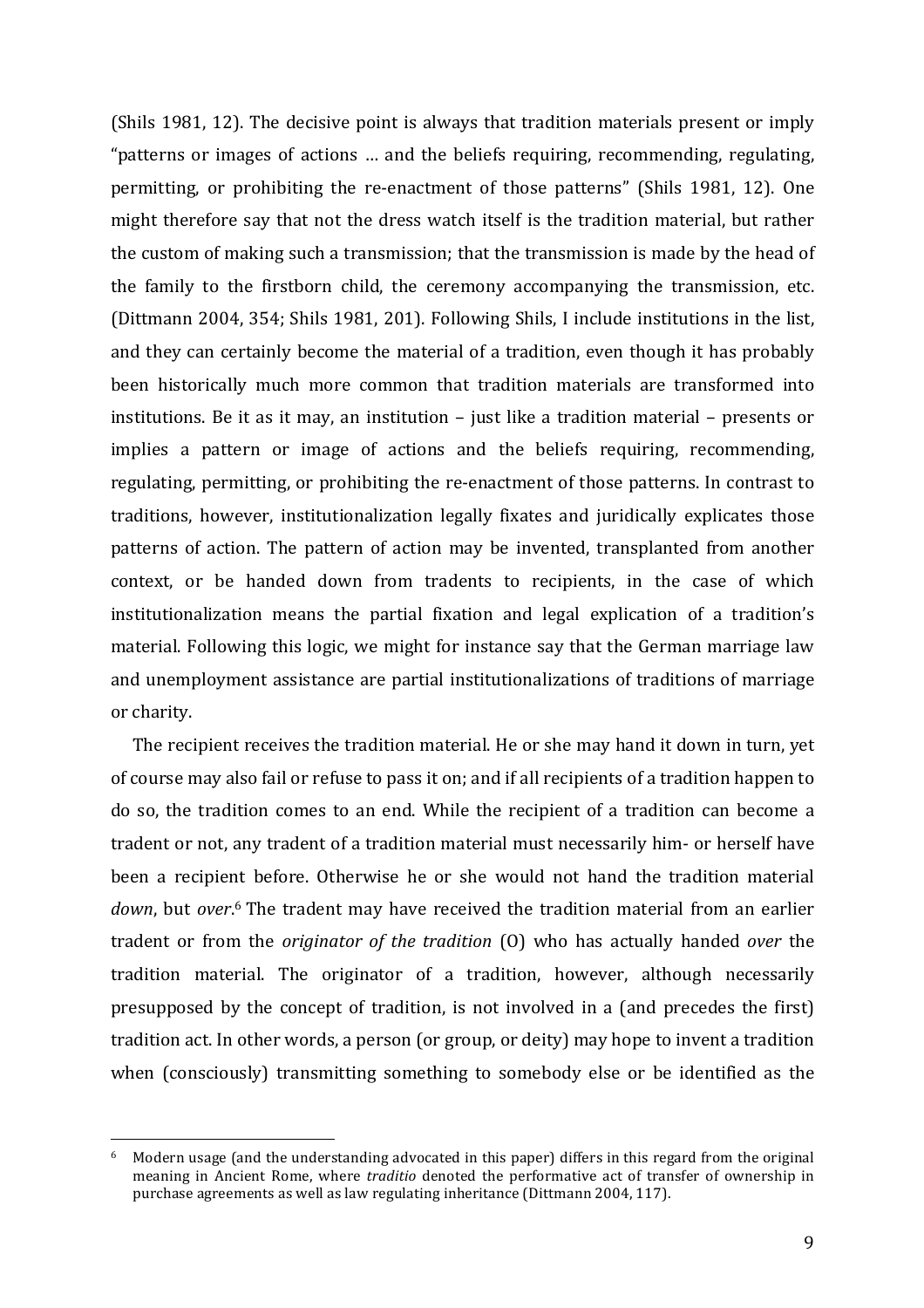originator of a tradition in retrospect; yet a tradition comes into being not by invention, but by at least one successful tradition act.



Figure 1: The basic model of a tradition

The basic model of a tradition takes the form of a one-one chain of transmission  $(T\rightarrow R)$ , and captures, if considered in isolation, the intra-family tradition of transmitting a dress watch from family head to the firstborn. Most usually, however, traditions are manymany chains in that some tradition material is handed down from a vast number of tradents to a vast number of recipients. Because traditions are most usually many-many chains, they can have the regulation effects, as capitalized by Popper, of synchronically attuning contemporaries to a pattern of action that increases predictability and enabling individuals as well as the collective to act rationally in addition to the diachronic effect of generating continuity in the social infrastructure across generations. The basic model of tradition can easily be modified accordingly and be illustrated (in slightly simplified form) as follows.

# Figure 2: The causal-identity chain model of a tradition



I term this model the causal-identity chain model of a tradition. Whilst the tradents and recipients are many, the tradition material is one, and it is one and the same for each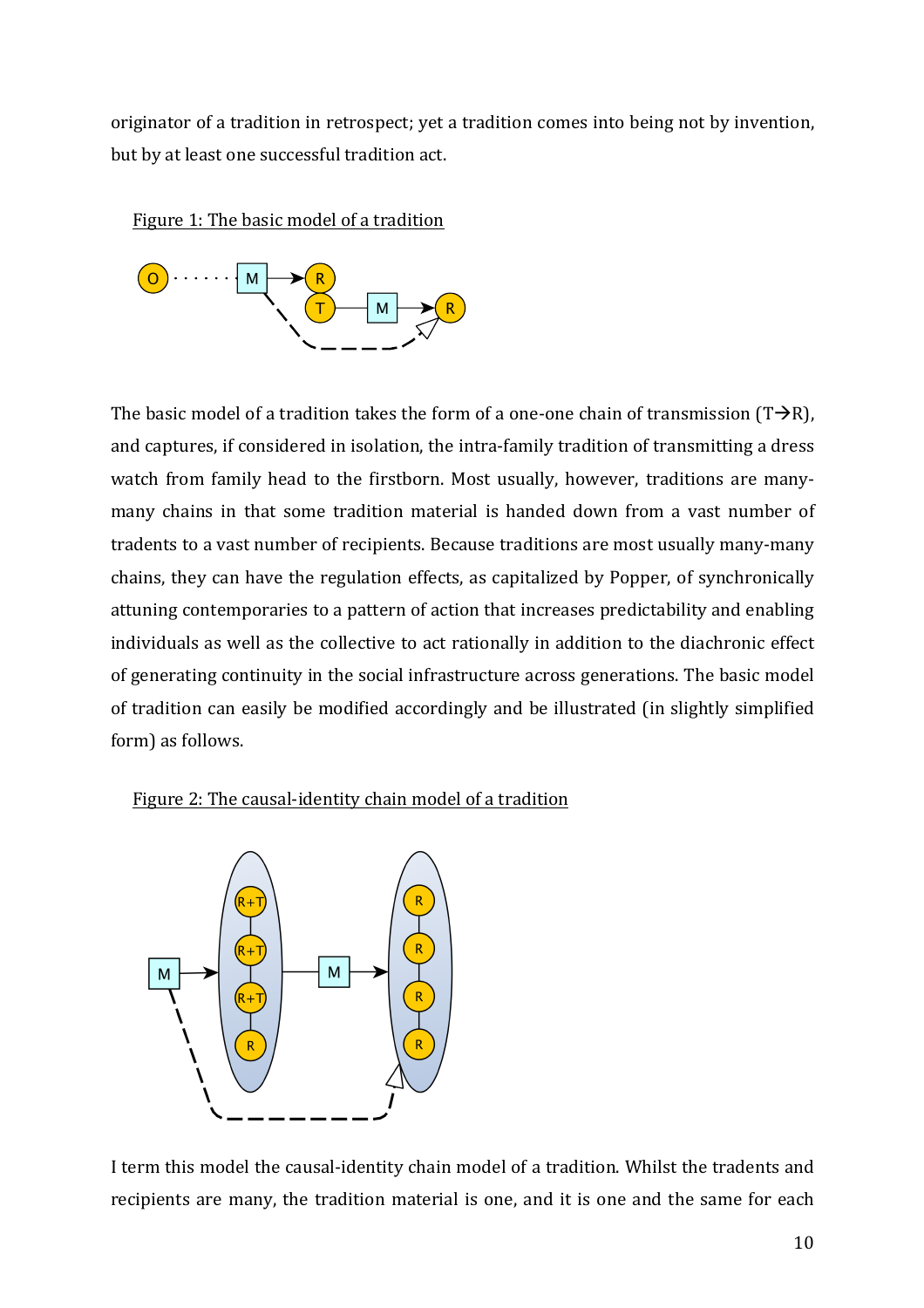link of the chain of transmission. This model grasps well how traditions are usually thought of in religious contexts, where the transmission of tradition materials is thought of in terms of initiation: tradents are custodians of a tradition material, recipients submit to their authority. The point is not to discuss a topic but to inject  $(holy)$ knowledge; one person talks, the other listens. The recipient needs not even understand what he or she is being taught; the recipient just needs to believe what the tradent himor herself was told to believe. The recipient is neither a conversation partner nor pupil of the tradent, neither an equal nor contemporary, but a "disciple (in German: "Jünger") and heir to whom the tradition will be entrusted in the future. That is why Paul calls those who accept his message his 'sons'" (Pieper 2010, 11). In consequence, the tradition act is successful if and only if the *tradendum* becomes a *traditum*: that what was supposed to be handed down must actually (and without modification) be that what is handed down. Otherwise, the tradition got lost (Pieper 2010, 9-22).

Puzzlingly, Popper (just as anti-traditionalist rationalists) adopts this account of a successful tradition act even though his focus is on secular affairs, even though he provides a markedly different account of how their acquisition, and even though he does not consider the departure from tradition as a vice by definition. While it is easy to understand why the lack of alterity is an attractive feature of a sound tradition in religious contexts, it is difficult to see why Popper thinks that it could be adequate for a rational theory in social contexts. If a tradition material is presupposed to be of divine origin, it ought not to be changed because of its divine origin, and perhaps it has a better chance of remaining unchanged if recipients do not even try to make sense of it. However, on Popper's account all kinds of mundane patterns of action are grasped as tradition materials, no special authority is attributed to the originators of traditions, there is no predefined answer as to whether particular traditions are desirable or not. Why, then, should we believe that tradition materials would, if no effort is made, or could possibly, remain unchanged in the course of events? Popper argues that a tradition material may be rationally accepted or rejected, passed on consciously or not, reactivated from and transplanted in other contexts; yet as long as they are passed on as a tradition, Popper posits, they must be inter-generationally and intra-generationally the same. Traditions are constituted by "a uniformity of people's attitudes, or ways of behaviour" (Popper 1972a, 133). If recipients  $-$  deliberately or accidentally  $-$  modify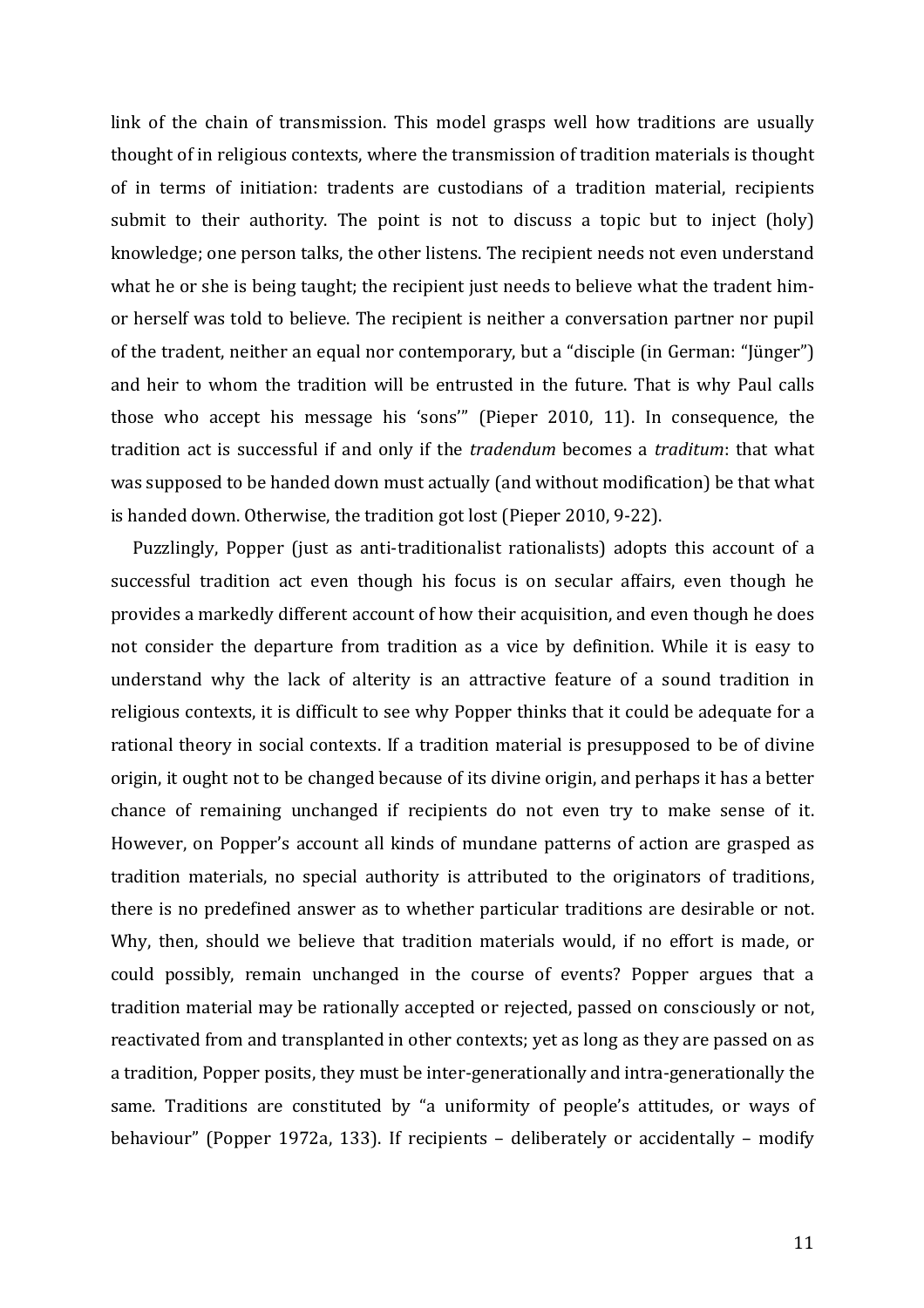tradition materials, which happens "only very rarely", we experience the creation of a new tradition, not the continuation of an existing one (Popper 1972a, 125).<sup>7</sup>

Empirically, this is certain, changes in tradition materials occur rather frequently. It has often been shown that pattern of action internalized by one generation of tradents significantly differed from those which they believed their ancestors had internalized (cf. Dittmann 2004, 125). Additionally, internalized patterns of action also differ among members of one and the same generation of tradents, the consequence of which can be the rise of social disputes over the faithful continuation of a tradition. (Just think of Shia and Sunni, Catholics and Protestants, Stalinists and Trotskyists, or Left and Right Hegelians). Sometimes diverging claims may lead to a lasting and violent conflict, sometimes they may be tolerated by the rivalling parties and co-persist, and some claims may simply die away; on other occasions they (or some of them) may be reconciled, or combined and a compromise be negotiated. It goes without saying that it will often be contested whether a concrete tradition continues to persist as one tradition despite (synchronically) heterogeneous tradition materials or effectively split in one faithful tradition and some heretical sects, or whether it was abandoned because of (diachronically) alterations in the tradition materials. Nevertheless, the empirical reality of diverging tradition materials inspires a model of tradition that is constructed as a causal-*similarity* chain (cf. Beckstein 2014a; Payton 2013, Ruben 2013a. See also Beckstein 2014b, 3-4). In the causal-similarity chain model of tradition each link in the tradition chain is (only) qualitatively similar, to a very high degree, to the preceding generation's tradition material, and developed because (in a causal sense) of the predecessor's tradition material  $(M\rightarrow M')$ . And sub-links may also display only a high degree of qualitative similarity among one another  $(M'a - M'b)$ .

<sup>&</sup>lt;sup>7</sup> Tellingly, Popper believes that we speak naturally of "living" traditions not because they evolve over time, but because they are "closely bound up with persons" (Popper, 1972a, 133).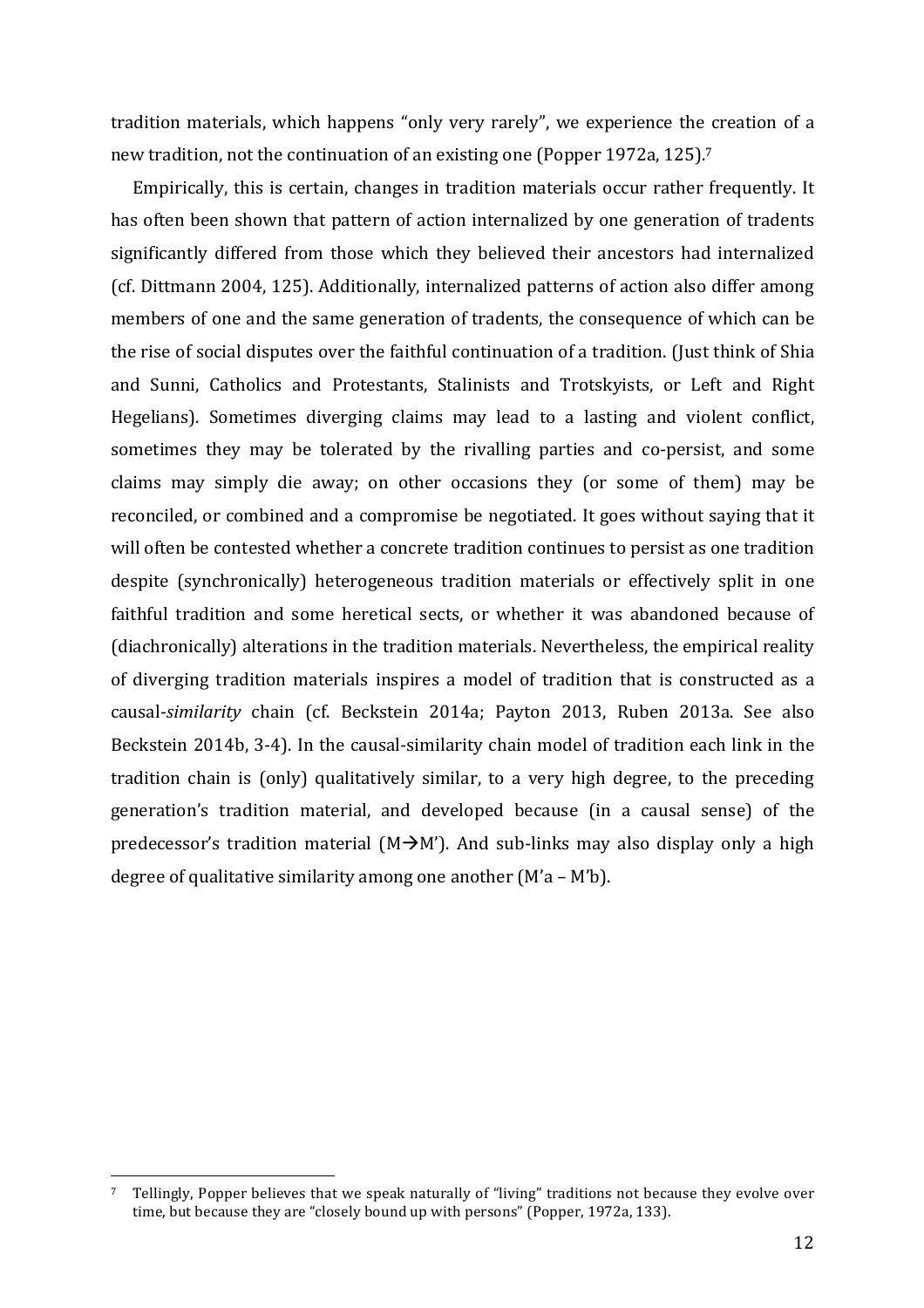Figure 3: The causal-similarity chain model of a tradition



The next section discusses the rationale of this tradition model, spells out its implications for a rational theory of tradition, and reconsiders the functions of traditions for social and political life.

# 3 TRADITIONS AS FACILITATORS FOR INSTITIONAL MODERNIZATION

The causal-similarity model implies two claims: that heterogeneity of tradition materials as such does neither diachronically nor synchronically considered affect the continuation of a tradition. These two claims need to be justified separately, and compose the first two steps I take in this section. In a third step, I reflect about the relation of traditions and institutions in the light of the two claims. In so doing I attempt to lend credence to the idea that traditions have a central *political* function that should be added to a rational theory of tradition: they inform policy-making about perceived needs and available options for the modernization of established institutions.<sup>8</sup>

  $8$  Popper considered the clarification of the interdependent relationship of traditions and institutions to be a central aspect of a rational theory of tradition. While he did not go into great detail, he expressed that traditions serve as "intermediaries between persons and institutions" as well as checks against the tendency of institutions to serve perverse rather than their "prima facie or 'proper' functions" (1972a, 134).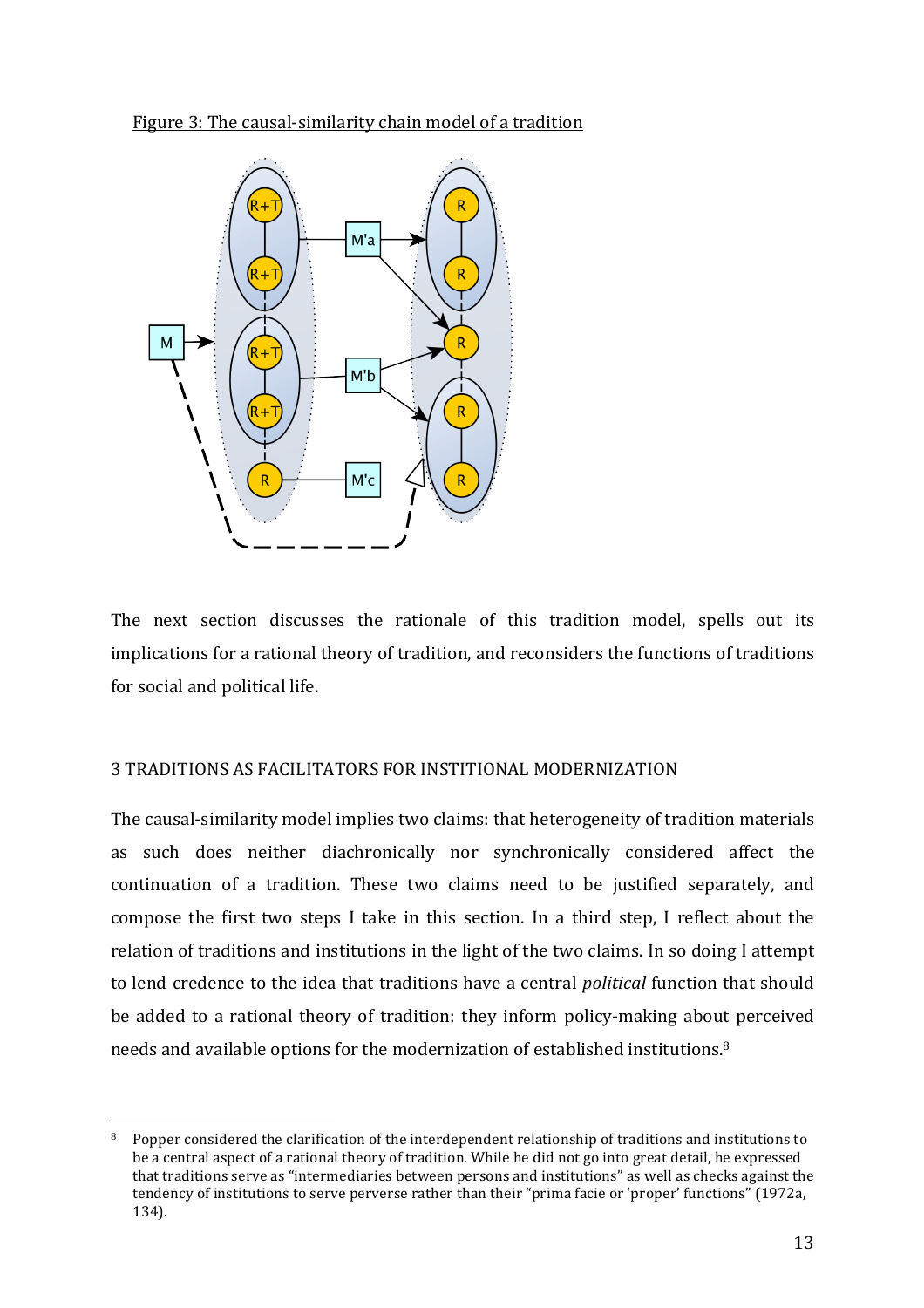MacIntyre (1988, 353; 1997, 211) claims that the absence of change over time is the defining feature of Burke's, and more generally, the conservative conception of tradition. This claim is simplifying in several regards. It is true that, on Burke's account, progress or improvement is something that cannot be achieved from within traditions.<sup>9</sup> Good governance includes, Burke affirms, a "principle of improvement" in addition to the "principle of transmission" and the "principle of conservation". Yet improvement can be realized only if historical-utilitarian statesmen refine patterns of action like a good gardener cultivates plants to increase their fruit production. The traditional patterns of action themselves, however, even if they cannot improve by themselves, may well change endogenously just as plants change endogenously during their lifetime. Burke's botanic vocabulary portrays the kinds of change that are compatible with the continuation of a tradition in terms of homeostatic processes. The imagery implies that "organic" or "natural" change is not only compatible with, but in fact necessary for, the survival of a tradition. One central argument of Burke against revolutionary politics is accordingly that rationalist *philosophes* jeopardize a society's self-renewing capacity by trying, like bad gardeners, to improve a plant by grafting shoots "alien to the nature of the plant" (Burke 2009, 21-2, 31, 33, 157-8).

Burke speaks in analogy without clarifying its precise meaning and limits, and perhaps there is no precise meaning. If we take it literally to mean that traditions are natural processes in which tradition materials are automatically and by themselves renewed when handed down from one generation to the next, the idea of organic change remains obscure. However, it is quite plausible if taken in a more metaphorical sense to mean that the recipient generation can only conserve the tradition material by adapting it to changed circumstances. A successful tradition act would accordingly have to generate a timely update of the tradition material to make sure that its meaning is for the bearers of the tradition in the present world what it was for their predecessors in their world. Minimally, this may require translating the beliefs requiring, recommending, regulating, permitting, or prohibiting the re-enactment of the traditional pattern of action into the current language (Beckstein 2014a, 32).

While the absence of change as such is hardly constitutive for Burkean and conservative accounts of tradition, it appears to be the case that tradition-endogenous change is meant to occur unconsciously. For Burke conscious change is exogenous

<sup>&</sup>lt;sup>9</sup> For MacIntyre, traditions include a teleological dimension; the task of tradition acts is to approximate the inner potency of the tradition material.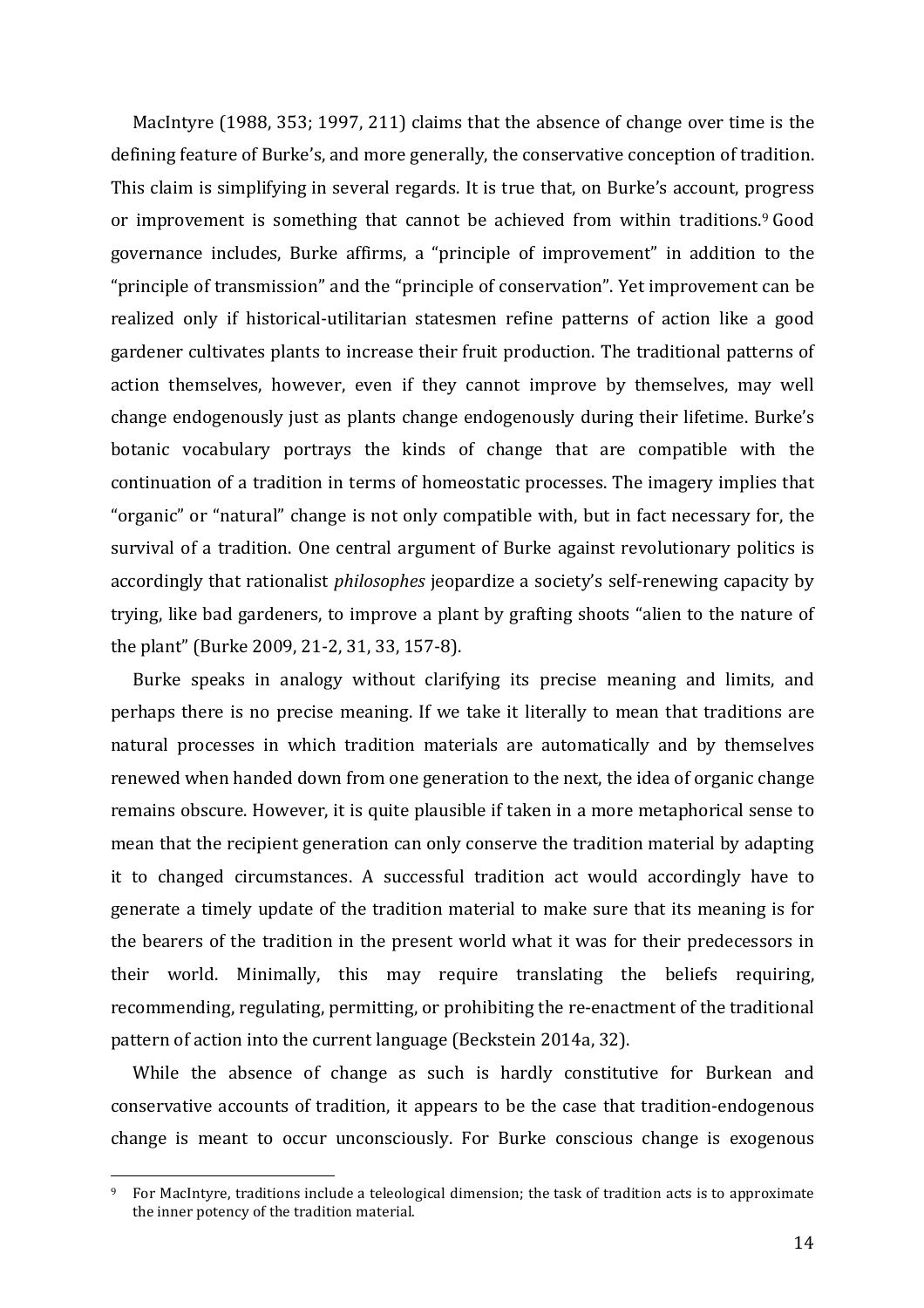change. It is brought about either by inconsiderate *philosophes*, who destroy traditions, or by wise statesmen who have an instrumental take on traditions. Oakeshott follows Burke in this regard. When Oakeshott criticized rationalists (just as MacIntyre later criticized conservatives) for erroneously identifying the traditional with the changeless, he argued that they would do so because they exclusively acknowledge forms of change that are self-consciously induced (Oakeshott 1991a,  $\overline{7}$ ). In other words, traditions just seem to be changeless because its members are not aware of modifying tradition materials. Yet neither Burke nor Oakeshott provide an argument, let alone a compelling argument, why a recipient generation's actualization of tradition materials cannot be at least the partial result of conscious reflection about necessary adaptations. And if recipients sometimes analyse which relevant circumstances have changed since the times of their predecessors (be they linguistic, technological, economic, social, cultural, environmental, etc. developments that necessitate a modification of a tradition material to restore its contextual meaning) it is all the more likely that different recipients of the same generation come up with different "timely updates" of the tradition material.

I want to give two reasons why we should not assume, for the purpose of a rational theory of tradition, that there cannot be more than one adequate solution for a timely update of a tradition material. On the one hand, there may not be certainty about which circumstances have changed, and which of them are relevant, because the world is so complex and the changes that occur in it are manifold. On the other hand, tradition materials are polymorphic just as texts are polysemic; they lack a discrete and objective structure of signification, even though the possible range of signification is prestructured (Eco 1987; van Ingen 1974; Holub 1984). The meaning of a tradition material is therefore necessarily co-determined by its reception. Taken together, it is not foregone conclusion what it means exactly to do things as they have traditionally been done  $(M^2, M^2)$ , or  $M^2$ ?). More than one proposal for a timely update of a tradition material can be plausibly justified without there being an objective way of deciding the dispute.

The most important consequence of the adoption of the causal-similarity model for a rational, non-dogmatic and to some extent pragmatic, theory of tradition becomes obvious when reconsidering the relation of traditions and institutions. Institutions, we said earlier, can be institutionalizations of theoretically conceived - planned - patterns of action or institutionalizations of tradition materials, i.e. patterns of action that have been handed down in at least one successful tradition act. In the latter case, a tradition's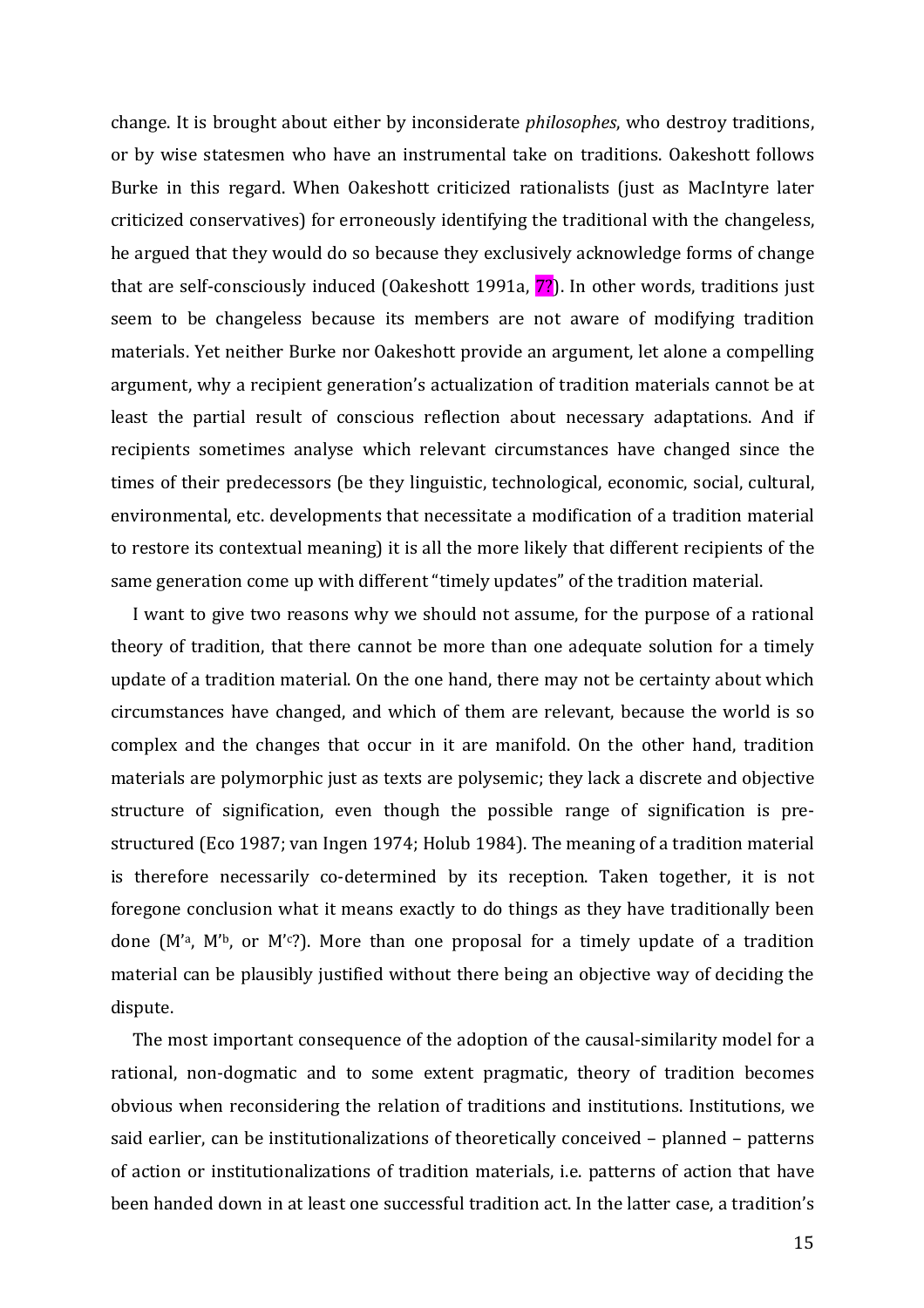material is legally fixated and juridically explicated, yet  $-$  and this is the decisive point  $$ the tradition does not cease to persist, flourish, and reproduce its material in heterogeneous ways in the processes of handing down and receiving. The tradition lives on, whereas institutions are born dead. By way of handing down, receiving, and adapting its material to changing circumstances, the tradition permanently presses for reinstitutionalization; it counteracts the finality proclaimed by legal fixation and thus contributes to preventing political closure. As the tradition does not speak with one voice, it is not itself a decision-making procedure, not the incarnation of a single-issue general will. Rather, it serves as a decentralized data gathering system that informs policy-making about perceived needs and available options for the modernization of established institutions.<sup>10</sup>

To offer at least a brief illustration of the modernization function, consider German marriage law. Either the pattern of action of engaging in a marital relationship was the material of a tradition before its first fixation and legal explication in 1949 or, if indeed a social engineer had invented the pattern of action, it became a tradition material thereafter. The law defines marriage as a life-long monogamous relationship among persons of different sex. It thus offers room for the social practices of marriage prescribed by various, though obviously not all, branches of the tradition of marriage that have emerged in the meantime. The proposal to open the legal institution to persons of the same sex, that has gained momentum in the past two decades, is frequently argued for in the name of the principle of non-discrimination (although the question is rather whether homosexual couples should be positively discriminated along with heterosexual couples), portrayed as emancipatory and anti-traditional. However, while a same-sex inclusive institution of marriage may be anti-Christian or at least anti-Catholic, due to biomedical innovations it is increasingly becoming a self-suggesting

 $10$  As already stated in footnote 5, there is room for controversy regarding the separation of my argument from Oakeshott's theory of political activity. At this point, again, logical and terminological similarities strike the eye. Oakeshott (1965, 90) described, for instance, a (macro) "tradition of behaviour" as "multi-voiced creature". However, three further differences, not yet noted in footnote 5, can be stated now: firstly, not every particular tradition material has been institutionalized, whereas Oakeshott's (macro) "tradition of behaviour" relates to the various formally and informally regulated arrangements of a society. Secondly, the endogenous adaptation of tradition materials, on my account, is just an indirect means on which policy-makers can rely; it is neither a direct means, nor all what political activity is about. Thirdly, the different proposals for institutional modernization growing out of living traditions do not qualitatively improve the respective pattern of action on my account; they only constitute – more or less congenial – timely updates. For Oakeshott, endogenous change aims at increasing the coherence within (macro) traditions of behaviour. Ironically, Shils (1981, 215) characterizes such phenomena of tradition-endogenous change as processes of "rationalization".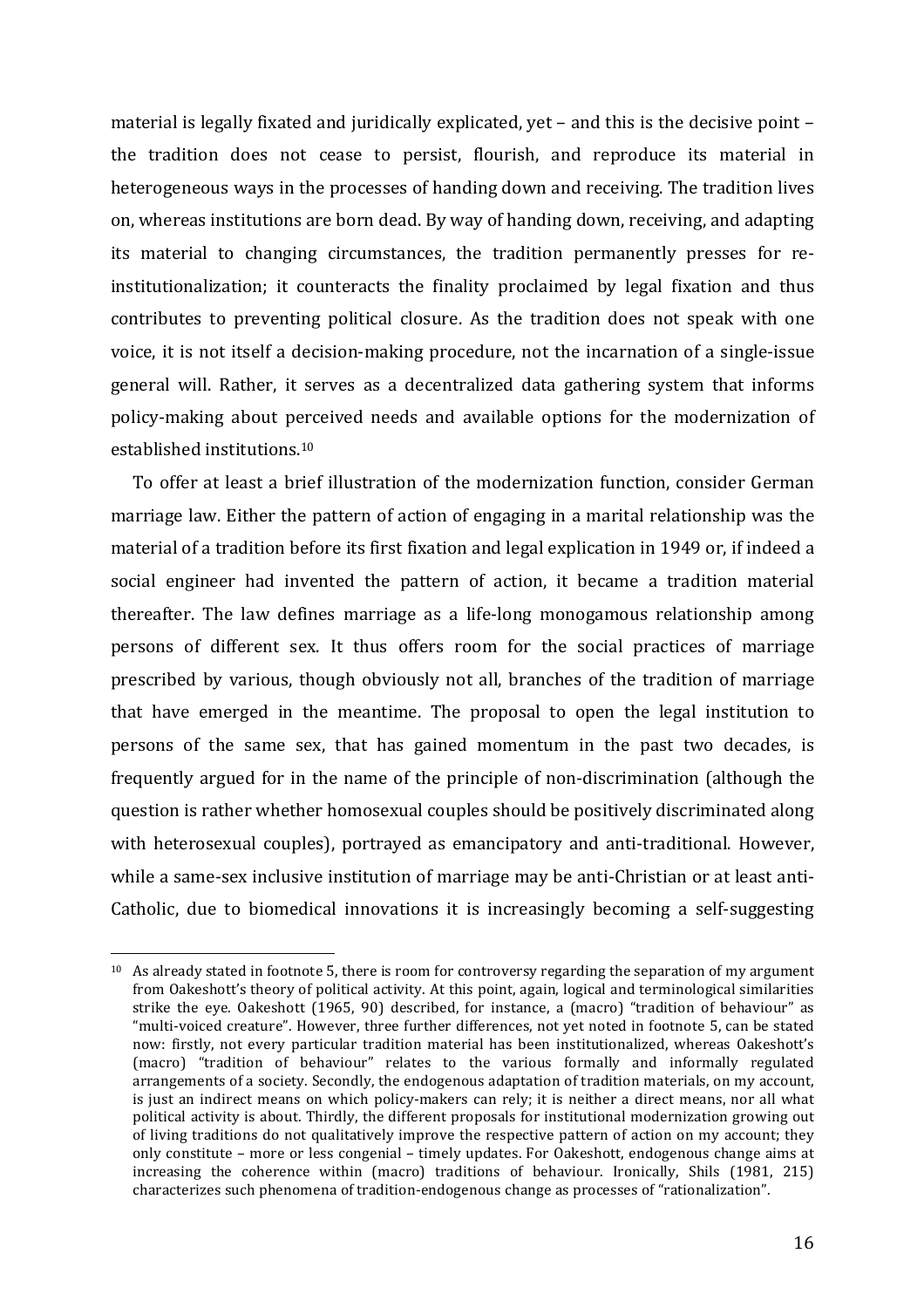"timely update" even among those tradition branches that consider mutual care, romance, and economic risk-sharing to be of secondary relevance if compared with the function of marriage to produce and raise descendants. After all, heterosexual intercourse is not anymore a necessary condition for fertilization, and the nutritional quality of infant formulas has immensely improved; the sex of spouses is largely irrelevant for the success or failure of marriages that are principled on the function of reproduction. 

Rival adapted social practices of marriage that press (less noisily) for reinstitutionalization arguably suggest that the marriage law is out-dated in regard to the "life-long monogamous" aspect. Besides adaptations of wedlock to intimate care-giving unions, one may perhaps think of Islamic practices of polygamy and temporary marriage (Nika mut'ah, Misyar) or consumerist practices of serial monogamy (i.e. diachronic polygamy).<sup>11</sup> Normative reflection about which reform options for marriage law best corresponds to principles of justice (e.g. Brake 2012; Metz 2010; Stoddard 1997), is a different matter, even though many proposals made by political philosophers appear to be more loyal to the tradition of marriage than admitted. Indisputably emancipatory and progressive is perhaps only the proposal to abolish the legal institution of marriage (Chambers 2013), just as an individual person's failure or refusal to get married means (if he or she is a recipient of the tradition of marriage) that he or she does not hand down the tradition material to the next generation.

### 4 RESISTANCE AGAINST THE PAST

 

In place of a proper summary, let me just conclude that traditions  $-$  because of their modernization function for institutions – should not be identified precipitately with anachronism, nostalgia, reactionary utopias, or shackles of the past. They can make a valuable contribution to the renovation of institutions and the social order.

To avoid misunderstanding, let us be clear, existing institutions and the established social order may not be good and just, so that it is sometimes desirable to abandon

<sup>&</sup>lt;sup>11</sup> *Force majeur* has always been recognized as a reason for substituting spouses, yet some branches of the tradition of marriage seem to take de-Christianization and post-secularism as a reason to acknowledge that *force majeur* may be exercised not only by God (who releases the marriage partners in different ways) and Devil (who seduces the spouse away through adultery), but also by other supernatural entities such as Cupid (who fire his arrows indiscriminately at persons without respecting their voluntary commitments) or Mercury, the god of mobility and economic opportunity.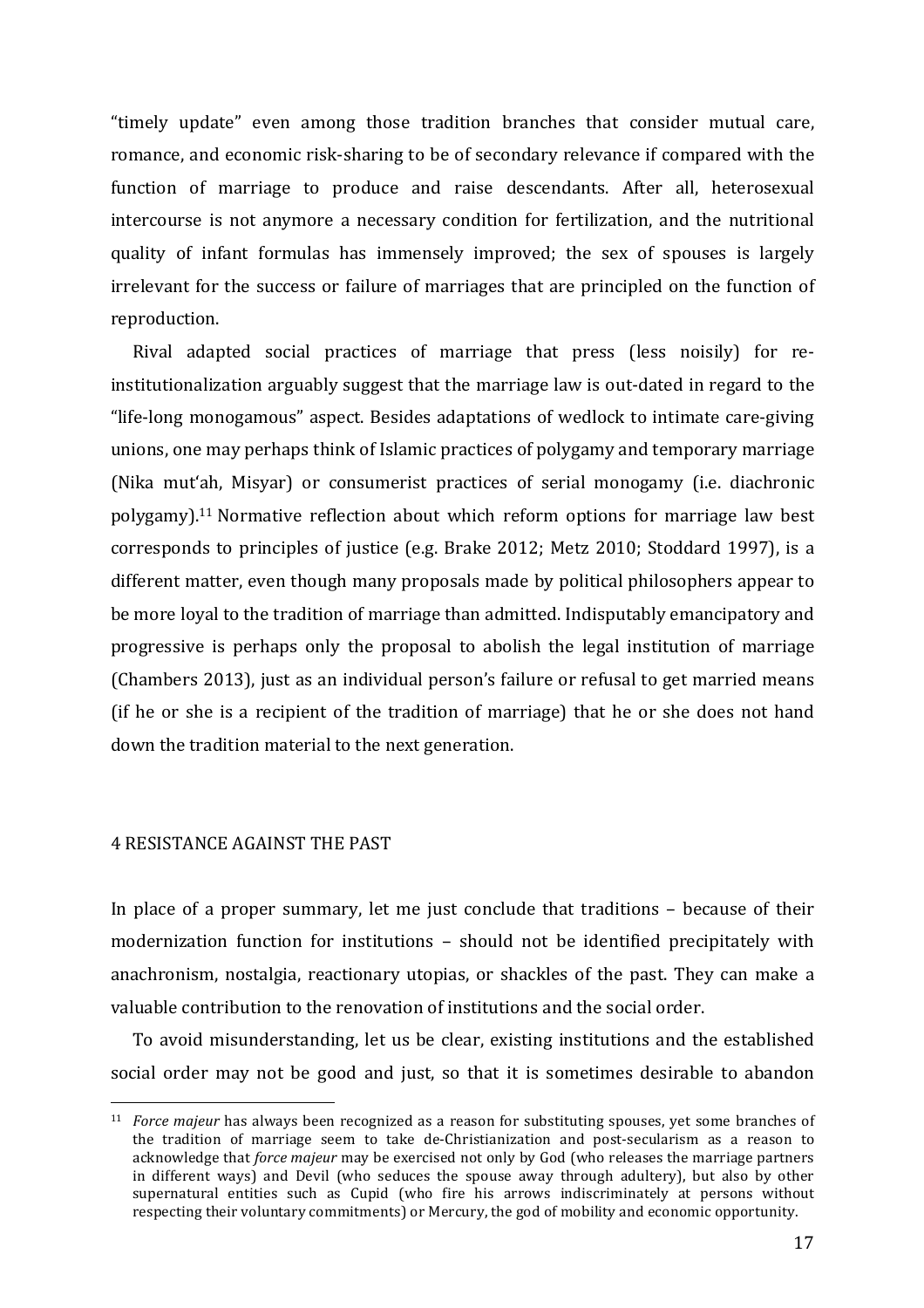certain traditions, abolish institutions, and even instigate revolution. There is a legitimate place for social engineering in politics even if it is normally smarter to cultivate a piece-meal approach to policy-making. Abstractly conceived patterns of action, once institutionalized, may become the materials of new traditions - "the revolution is the tradition of future generations" (Bloch 1970, 22). Yet the conscious rejection of a tradition may also prepare the ground for a new tradition without a product of social engineering taking its place. The habit of subjecting all traditions to constant scrutiny while retaining awareness of its own traditionality – whether we call it, following Popper, the tradition of non-dogmatic rationalism or, following Adorno (1998a, 64; 1998b, 316), the "tradition of anti-traditionalism" – occasionally gives rise to rationalist anti-traditions. Anti-traditions are traditions and have the same functions as traditions, while constituting a habit of resistance against the past. They develop when the critical rejection of a particular tradition material is being passed on as a pattern of action that includes beliefs requiring, recommending, regulating, permitting, or prohibiting the re-enactment of the pattern. The tradition material then lives on in conscious negation as the material of a new (anti-)tradition. Illustrating examples are not far to seek: the tradition of negative nationalism in post-World War II Germany (which since the 1990s has either been abandoned or has become subject to an unlikely timely update), the tradition of Kemalism in Turkey (which is currently suffering the same fate), or the tradition of neutrality in Switzerland (which should have suffered that fate in 1937).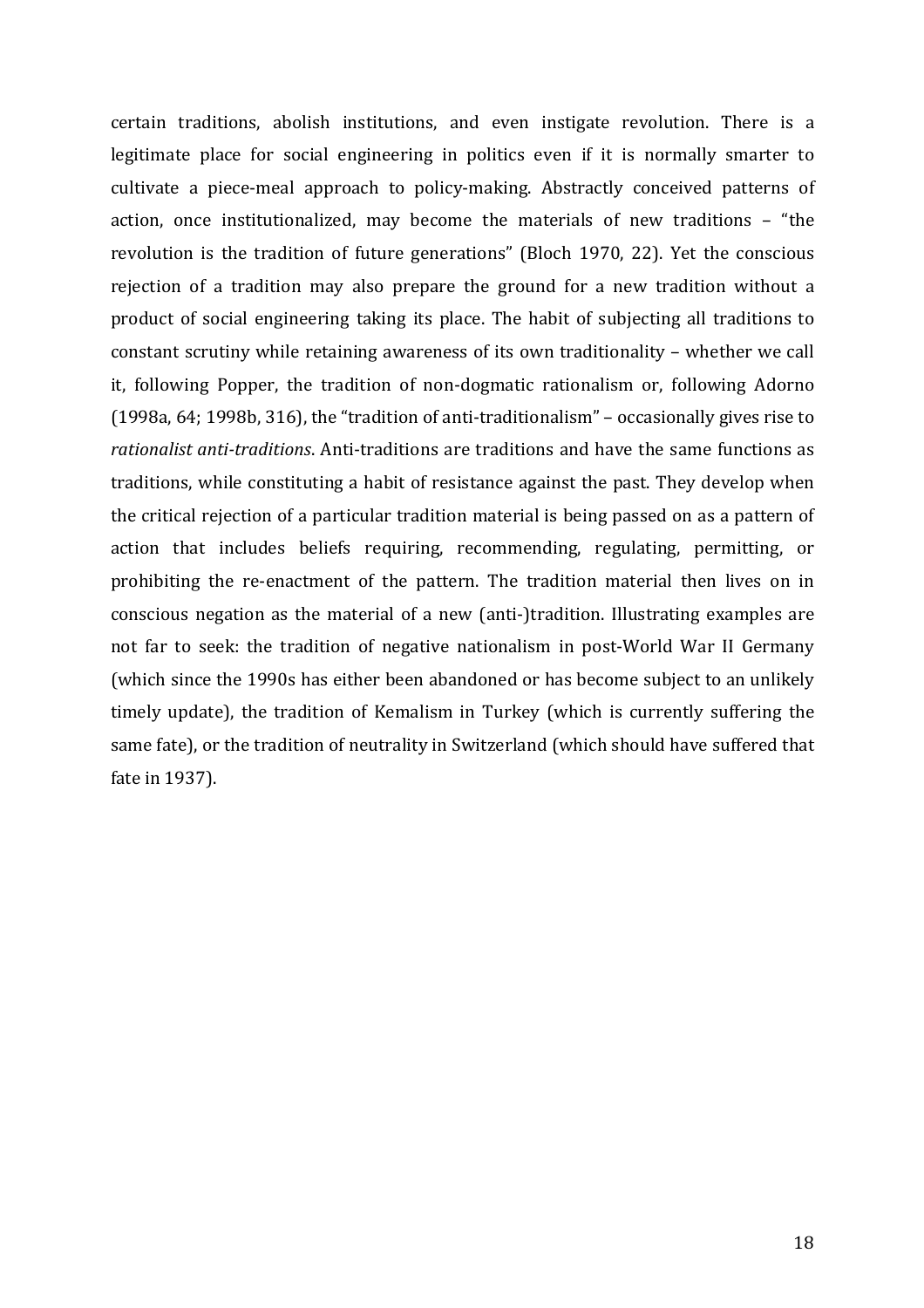### REFERENCES

- Adorno, Theodor W. 1998a. *Negative Dialektik Jargon der Eigentlichkeit*. Gesammelte Schriften Bd. 6. Darmstadt: WBG.
- Adorno, Theodor W. 1998b. *Kulturkritik und Gesellschaft. Gesammelte Schriften* Bd.  $10/1+2$ . Darmstadt: WBG.
- Annas, Julia. 1989. "MacIntyre on Traditions", *Philosophy and Public Affairs* 18/4, 388–404.
- Beckstein, Martin. 2014a. "Traditions and True Successors. A Few Pragmatic Considerations". *Social Epistemology Review and Reply Collective* 3(3), 30-36.
- Beckstein, Martin. 2014b. "What Does It Take to Be a True Conservative?" Global *Discourse* 5/1 (forthcoming). Published online: 27 June 2014.
- Bloch, Ernst. 1970. "Gibt es eine Zukunft in der Vergangenheit?" In L. Reinisch (ed.) Vom Sinn der Tradition, 17-33. München: Beck.
- Brake, Elizabeth. 2012. *Minimizing Marriage: Marriage, Morality, and the Law. Oxford;* New York: Oxford University Press.
- Burke, Edmund. 2009. *Reflections on the Revolution in France*. Oxford; New York: Oxford University Press.
- Chambers, Clare. 2013. "The Marriage-free State." *Proceedings of the Aristotelian Society* 113 (2): 1-18.

Dittmann, Karsten. 2004. *Tradition und Verfahren*. Norderstedt: BoD.

- Eco, Umberto. 1987. *Streit der Interpretationen*. Konstanz: Universitätsverlag Konstanz.
- Gadamer, Hans-Georg. 1976. "The Universality of the Hermeneutical Problem", Philosophical Hermeneutics. 3-17. Berkeley: University of California Press.
- Holzhey, Helmut. 1983. "Philosophie als Eklektik". *Studia Leibnitiana* 15, no. 1 (1983): 19–29.
- Jacobs, Struan and Ian Tregenza. 2013. "Rationalism and Tradition: The Popper-Oakeshott Conversation". *European Journal of Political Theory* 13/1, 3-24.
- Kampling, Rainer. 1991. "Tradition", in P. Eicher (ed.) *Neues Handbuch theologischer Grundbegriffe*, Bd. 4, 169-182. Munich: Kösel.
- Kant, Immanuel. 1987. *Kants Werke* vol. IX "Logik, Physische Geographie, Pädagogik". Berlin, NewYork: De Gruyter.
- Larmore, Charles. 1990. "Political Liberalism", Political Theory 18/3, 339-360.
- MacIntyre, Alasdair. 1988. Whose Justice? Which Rationality? Notre Dame: University of Notre Dame Press.
- MacIntyre, Alasdair. 1992. *Three Rival Versions of Moral Enquiry: Encyclopedia, Genealogy and Tradition.* Notre Dame: University of Notre Dame Press.
- MacIntyre, Alasdair. 1997. *After Virtue: A Study in Moral Theory*. Notre Dame: University of Notre Dame Press.
- Marsh, Leslie. 2012. "Oakeshott and Hayek: Situating the Mind", in: *A Companion to Michael Oakeshott*, edited by P. Franco and L. Marsh. University Park: Penn State Press, 248-267.
- Metz, Tamara. 2010. *Untying the Knot Marriage, the State, and the Case for Their Divorce*. Princeton, N.J.: Princeton University Press.
- Muller, Jerry Z. 1997. "Introduction" in Conservatism: An Anthology of Social and *Political Thought from David Hume to the Present*, 3-31, Princeton: Princeton University Press.
- Oakeshott, Michael. 1965. "Rationalism in Politics: A Reply to Professor Raphael," *Political Studies* 13, 89-92.